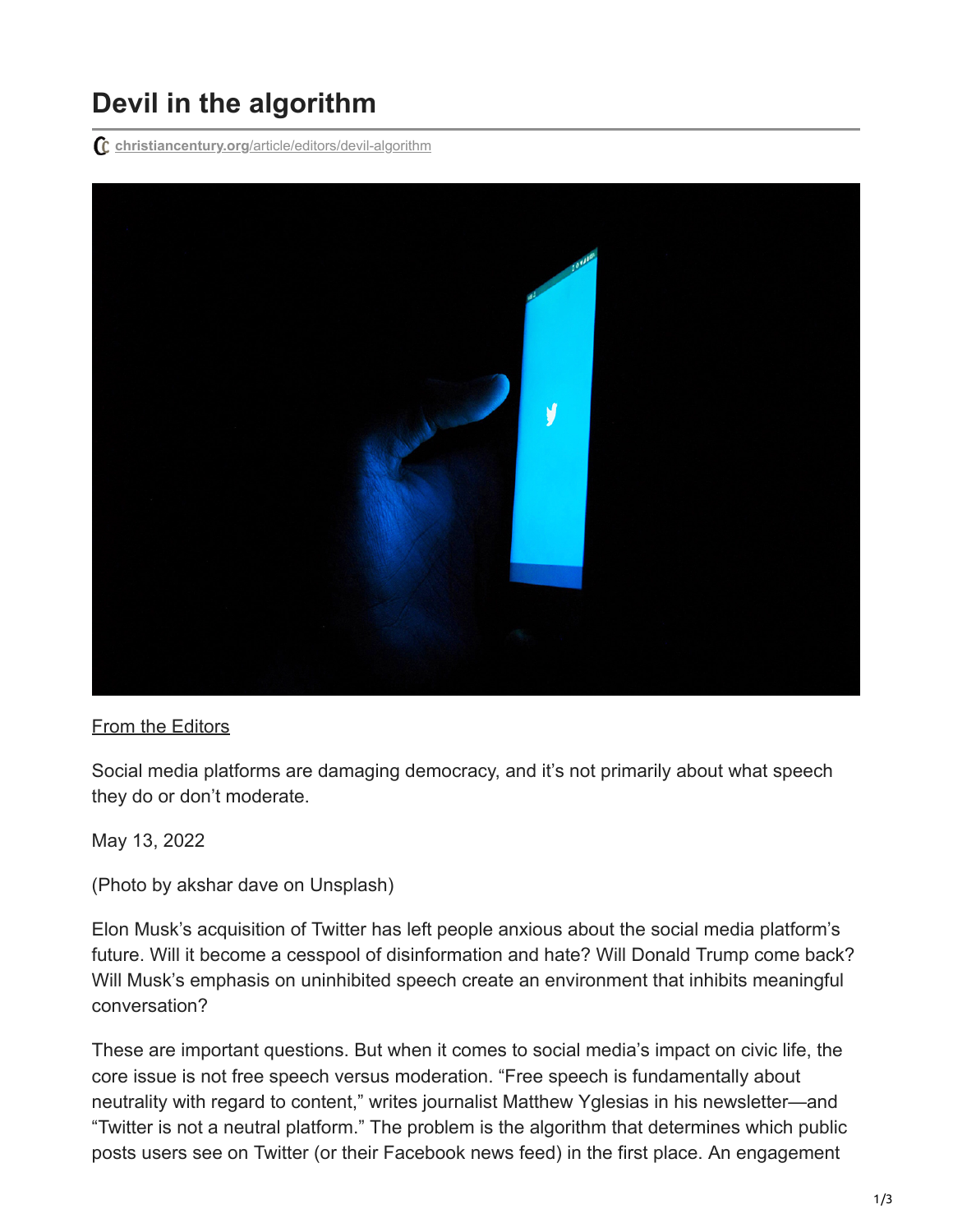

algorithm is biased toward whatever motivates people to do ever more posting, replying, liking, and sharing. And it's become clear that such algorithms have done a great deal to erode the reliability of public information and the norms of civil discourse.

The algorithms aren't designed to promote high-quality conversation, of course. They're designed to maximize [profits for the powerful people who](https://www.christiancentury.org/article/opinion/under-elon-musk-s-authority) control them. The platforms tend to insist that their algorithms also serve users well, though they don't offer much transparency as to how.



## **[Jun 1, 2022 issue](https://www.christiancentury.org/issue/jun-1-2022)**

What is clear is that engagement algorithms reward hyperbole, vitriol, and conflict. They turn conversation into a contest you can win, a seductive and destructive shift. They even reward falsehood itself. Yglesias points out that a false news story—intentional or not, salacious or not—performs better than any of 99 competing true ones simply because it's distinctive. So the algorithm keeps showing it to more and more people.

Writing in *National Affairs*[, Jon Askonas and Ari Schulman](https://www.nationalaffairs.com/why-speech-platforms-can-never-escape-politics) explore a subtler problem: engagement algorithms work against any sense of genuine community. They decide what you see in your feed; you and your friends do not. But the very notion of open discourse, whether moderated or wholly uncensored, is only legible within the context of a polis-of a political community, however diverse, with some measure of mutual experience and shared reality. Such a context provides both the oxygen and the guardrails for genuine, meaningful speech to flourish.